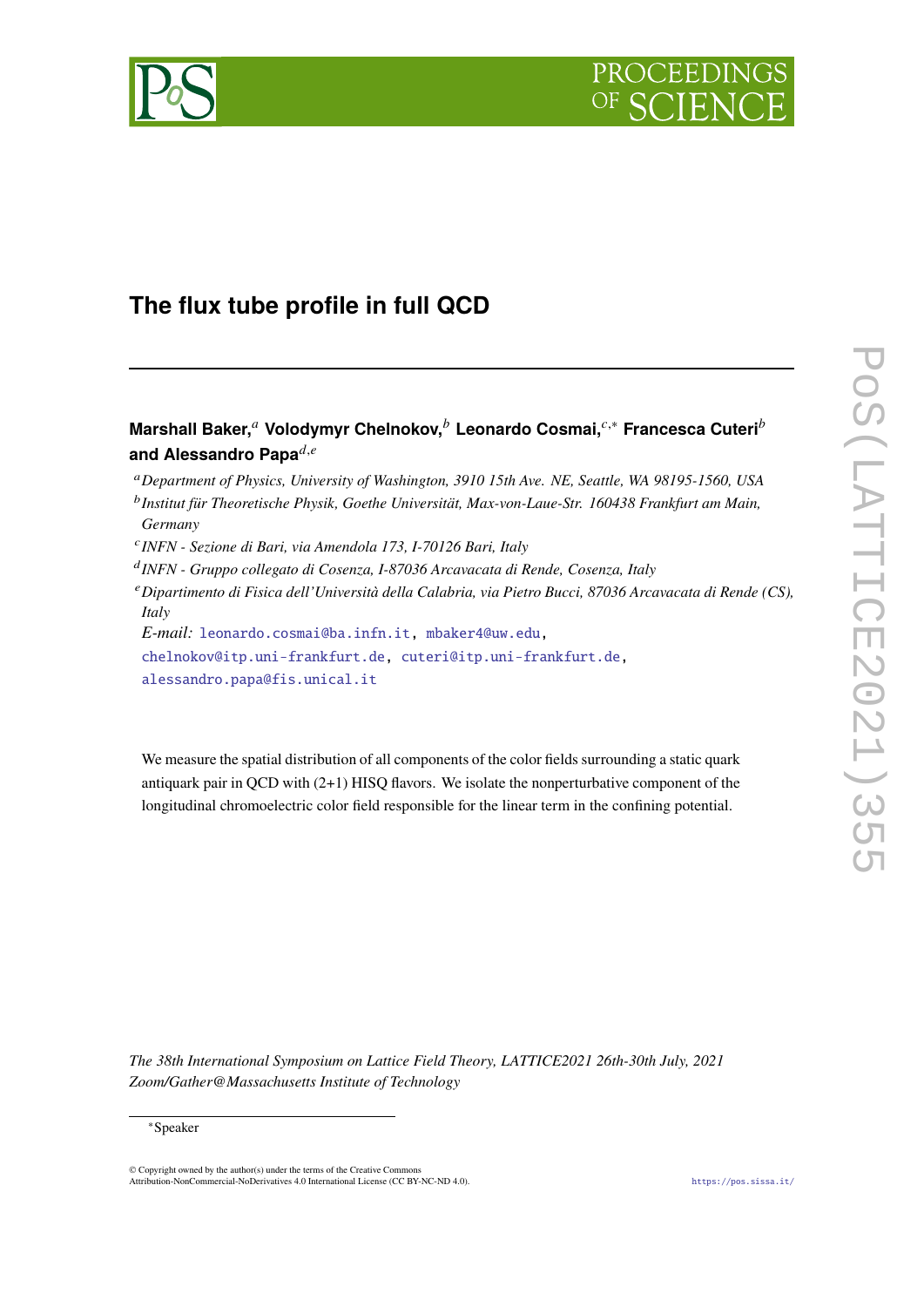### **1. Introduction**

Even though Quantum chromodynamics (QCD) is universally accepted as the theory of strong interactions, color confinement still remains an unsolved problem. Although the well established phenomenon of the confinement of quarks and gluons inside hadrons is without any doubt encoded into the QCD Lagrangian, our current understanding relies only on a number of models of the QCD vacuum (for a review, see Refs. [\[1,](#page-6-0) [2\]](#page-6-1) ). A theoretical a priori explanation of the area law for large Wilson loops, resulting from a long distance linear confining quark-antiquark potential, is still missing.

First-principle numerical Monte Carlo simulations of QCD on a space-time lattice represent the most eligible tool for testing (or ruling out) models of confinement, but can also provide "phenomenological" results that can suggest new insights into the mechanism of confinement. Numerical simulations have clearly established the presence of a linear confining potential between a static quark an antiquark for distances larger than 0.5 fm up to infinite distance in SU(3) pure gauge theory, and up to a distance of about 1.4 fm in presence of dynamical quarks, where *string breaking* should take place [\[3](#page-6-2)[–8\]](#page-6-3). This long-distance linear potential is naturally associated with the observation of a tube-like structure of the chromoelectric field produced by a static quark-antiquark pair.

A large amount of numerical investigations of flux tubes has accumulated in SU(2) and SU(3) Yang-Mills theories [\[9](#page-6-4)[–35\]](#page-8-0) mostly aimed at studying the shape of the chromoelectric field on the transverse plane at the midpoint of the line connecting the static quark and antiquark, given that the other two components of the chromoelectric field and all the three components of the chromomagnetic field are suppressed in that plane. The last few years witnessed several numerical efforts toward a more thorough description of the color fields around static sources. In this regard measurements of all components of both chromoelectric an chromomagnetic fields on all transverse planes passing through the line between quarks were performed [\[36,](#page-8-1) [37\]](#page-8-2); other contributions come from the study of the spatial distribution of the stress energy momentum tensor [\[38,](#page-8-3) [39\]](#page-8-4) and of the flux densities for hybrid static potentials [\[40,](#page-8-5) [41\]](#page-8-6).

In our numerical studies [\[36,](#page-8-1) [37\]](#page-8-2) of the spatial distribution in three dimensions of all components of the chromoelectric and chromomagnetic fields generated by a static quark-antiquark pair in pure SU(3) lattice gauge theory, we found that the larger contribution is given by longitudinal chromoelectric field, but still the transverse chromoelectric components are large enough to be fit to a Coulomb-like "perturbative" field, whereas all the chromomagnetic components of the color field are compatible with zero within the statistical uncertainties. We also introduced a new procedure to extract this perturbative Coulomb field from the transverse components of the chromoelectric field that allows to isolate the nonperturbative confining field. From the knowledge of the nonpreturbative part of the longitudinal chromoelectric field we were able to extract some relevant parameters of the confining flux tube, such as the mean width and the string tension. In this paper we present preliminary results obtained in the case of QCD with (2+1) HISQ [\[42,](#page-8-7) [43\]](#page-8-8) flavors.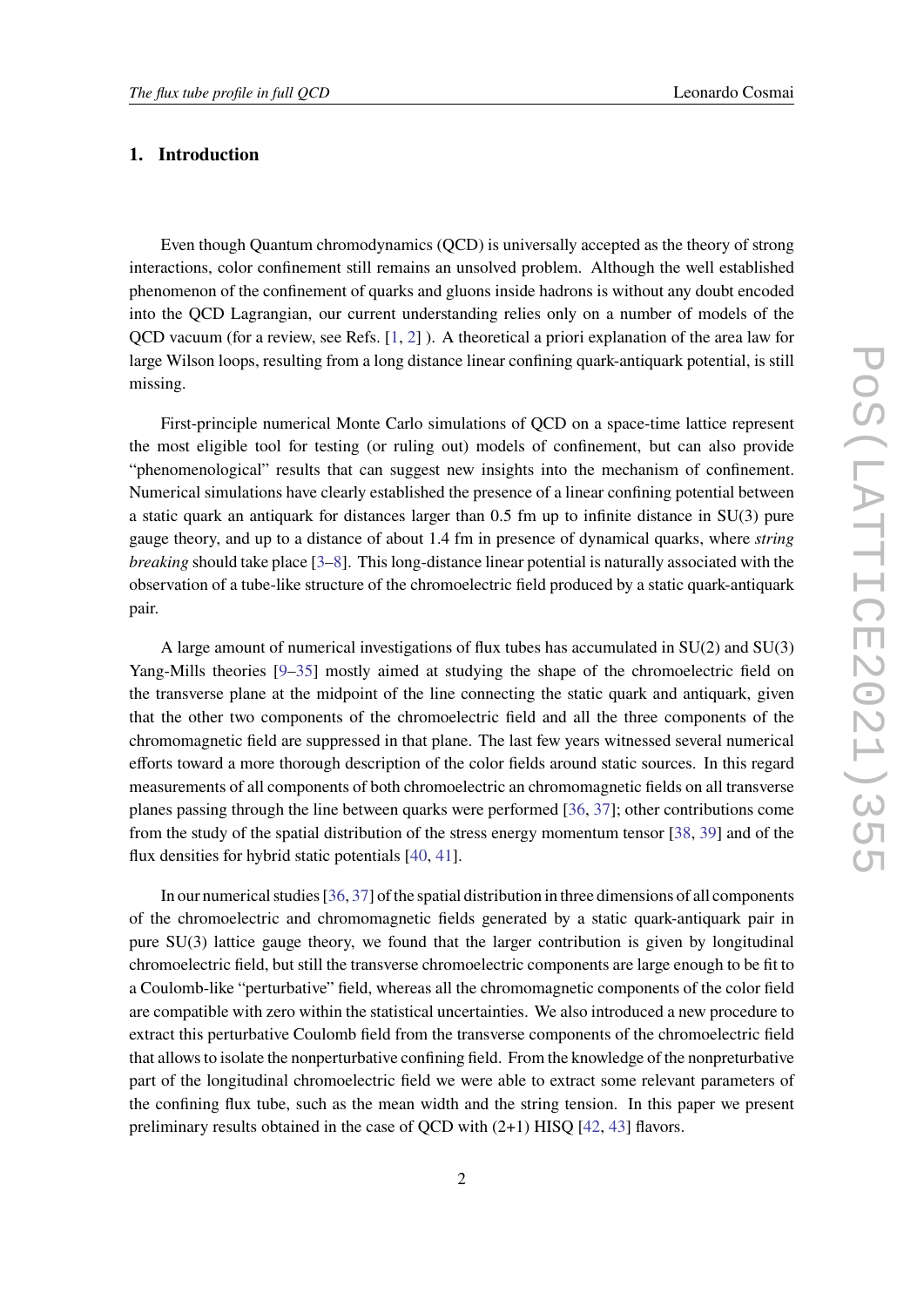<span id="page-2-1"></span>

**Figure 1:** (a) The connected correlator given in Eq. [\(1\)](#page-2-0) between the plaquette  $U_P$  and the Wilson loop (subtraction in  $\rho_{W,\mu\nu}^{\text{conn}}$  not explicitly drawn). (b) The longitudinal chromoelectric field  $E_x(x_t)$  relative to the position of the static sources (represented by the white and black circles), for a given value of the transverse distance  $x_t$  and of the longitudinal distance  $x_l$ .

### **2. Lattice setup and numerical results**

The lattice operator whose vacuum expectation value gives us access to the components of the color field generated by a static  $q\bar{q}$  pair is the following connected correlator [\[13,](#page-6-5) [14,](#page-6-6) [44,](#page-8-9) [45\]](#page-8-10):

<span id="page-2-0"></span>
$$
\rho_{W,\,\mu\nu}^{\text{conn}} = \frac{\langle \text{tr}\left(WLU_{P}L^{\dagger}\right) \rangle}{\langle \text{tr}(W) \rangle} - \frac{1}{N} \frac{\langle \text{tr}(U_{P})\text{tr}(W) \rangle}{\langle \text{tr}(W) \rangle} \ . \tag{1}
$$

Here  $U_P = U_{\mu\nu}(x)$  is the plaquette in the  $(\mu, \nu)$  plane, connected to the Wilson loop W by a Schwinger line  $L$ , and  $N$  is the number of colors (see Fig. [1\)](#page-2-1). The correlation function defined in Eq. [\(1\)](#page-2-0) measures the field strength  $F_{\mu\nu}$ , since in the naive continuum limit [\[14\]](#page-6-6)

<span id="page-2-2"></span>
$$
\rho_{W,\,\mu\nu}^{\text{conn}} \xrightarrow{a \to 0} a^2 g \left[ \left\langle F_{\mu\nu} \right\rangle_{q\bar{q}} - \left\langle F_{\mu\nu} \right\rangle_0 \right] \,, \tag{2}
$$

where  $\langle \rangle_{q\bar{q}}$  denotes the average in the presence of a static  $q\bar{q}$  pair, and  $\langle \rangle_0$  is the vacuum average. This relation is a necessary consequence of the gauge-invariance of the operator defined in Eq. [\(1\)](#page-2-0) and of its linear dependence on the color field in the continuum limit (see Ref. [\[31\]](#page-7-0)). The lattice definition of the quark-antiquark field-strength tensor  $F_{\mu\nu}$  is then obtained by equating the two sides of Eq. [\(2\)](#page-2-2) for finite lattice spacing (more details in Refs. [\[36,](#page-8-1) [37\]](#page-8-2)).

We carried out numerical simulations for OCD with  $(2+1)$  HISO flavors on lattices  $24^4$ ,  $32^4$ . and 48<sup>4</sup> and for gauge coupling constants  $\beta = 6.445$ ,  $\beta = 7.158$ , and  $\beta = 6.885$ , respectively. For each setup, we measured the color fields corresponding to two different quark-antiquark separations. The physical scale is the " $r_1$ -scale" as defined in Ref. [\[46\]](#page-8-11). We take the quark mass parameters in order to be on the line of constant physics determined by fixing the strange quark mass to its physical value  $m_s$  at each value of the gauge coupling  $\beta$ . The light-quark mass has been fixed at  $m_l = m_s/20$ . This corresponds to a pion mass  $m_{\pi} = 160$  MeV [\[46\]](#page-8-11).

The operator in Eq. [\(1\)](#page-2-0) undergoes a non-trivial renormalization [\[47\]](#page-8-12), which depends on  $x_t$ . As discussed in Refs. [\[36,](#page-8-1) [37\]](#page-8-2), comparing our results with those in Ref. [\[47\]](#page-8-12) we concluded that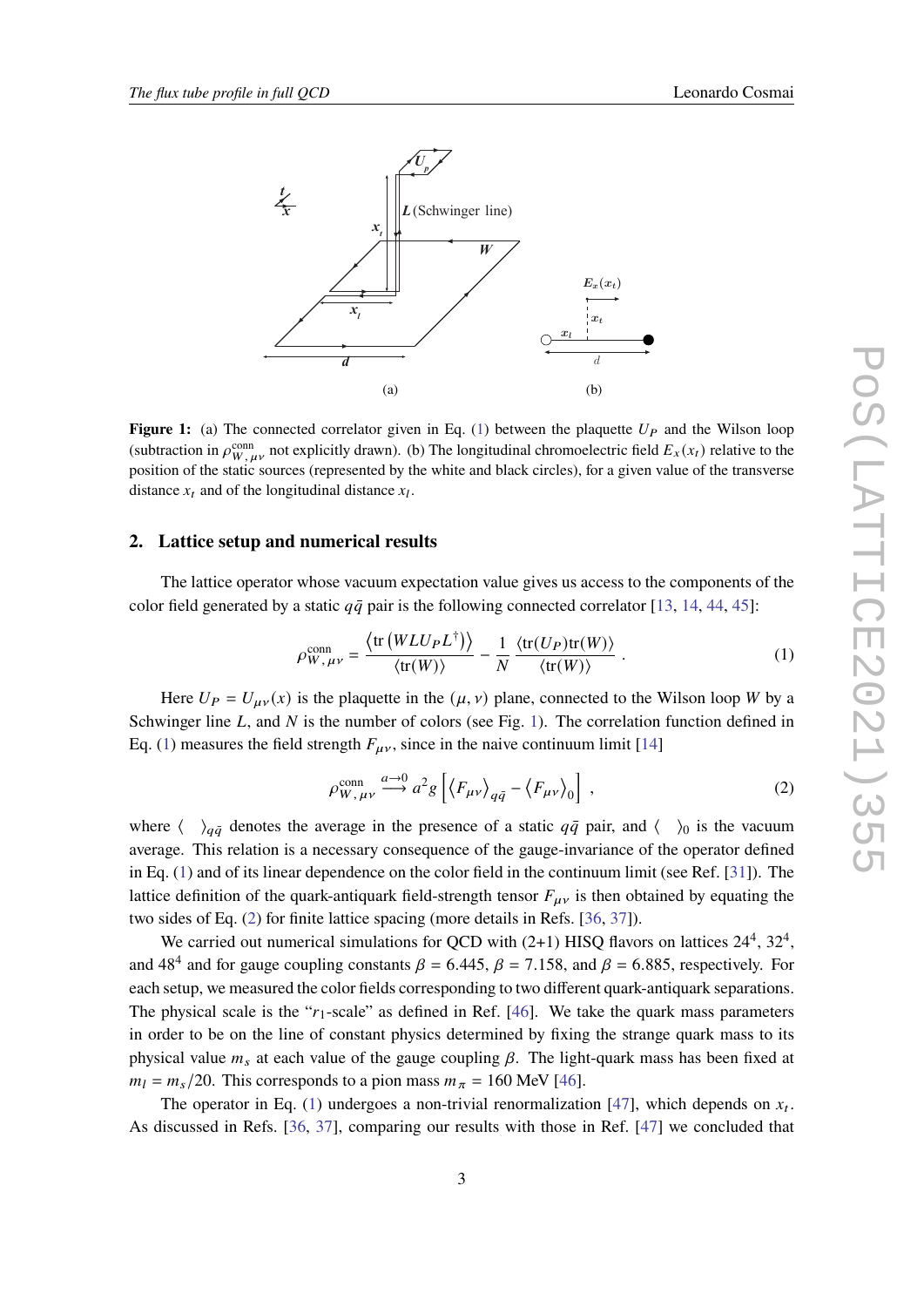<span id="page-3-0"></span>

**Figure 2:** The  $E_x(x_l, x_t)$  field in lattice units measured after 1 HYPt smearing versus the number of HYP3d smearings. The values of  $E_x(x_l, x_l)$  are displayed at a fixed value  $x_l = 4a$  for each value of the transverse distance  $0 \leq x_t \leq 10$ .

smearing behaves as an effective renormalization, even though no analysis of the systematics of our approach as compared to theirs was ever done.

The smearing procedure can be validated *a posteriori* by the observation of continuum scaling, that is by checking that fields obtained in the same *physical* setup, but at different values of the coupling and of the optimal number of smearing step, are in good agreement in the range of gauge couplings used. In the present work we smoothed gauge configurations using 1 step of HYP [\[48\]](#page-8-13) smearing on temporal links In Fig. [2](#page-3-0) we show an example of the smearing procedure applied in the case of measurements of the longitudinal component of the chromoelectic field on a  $32<sup>4</sup>$  lattice.  $\beta$  = 7.158, and a distance of 0.75 fm between static sources at  $x_l$  = 4, and with as many datasets as there are  $x_t$  at which we measured the field'.

We checked the physical scaling for several volumes and lattice spacings by measuring the fields in the case of physical distances  $d \approx 0.75$  fm and  $d \approx 1$  fm between quark-antiquark pair. In Fig. [3](#page-4-0) the results of this scaling test show that the measured values of the  $E<sub>x</sub>$  field at different values of the coupling are well in agreement within statistical errors. The scaling test insures that in the range of parameters used our results satisfy continuum scaling. As in the case of SU(3) pure gauge we find that: (i) the chromomagnetic field is everywhere much smaller than the longitudinal chromoelectric field and is compatible with zero within statistical errors; (ii) the dominant component of the chromoelectric field is longitudinal; (iii) the transverse components of the chromoelectric field are also smaller than the longitudinal component, but can be matched to the transverse components of an effective Coulomb-like field  $\vec{E}^C(\vec{r})$  satisfying the conditions:

1. The transverse component  $E_y$  of the chromoelectric field is identified with the transverse component  $E_{v}^{C}$  of the perturbative field

$$
E_{y}^{C} \equiv E_{y}.
$$
 (3)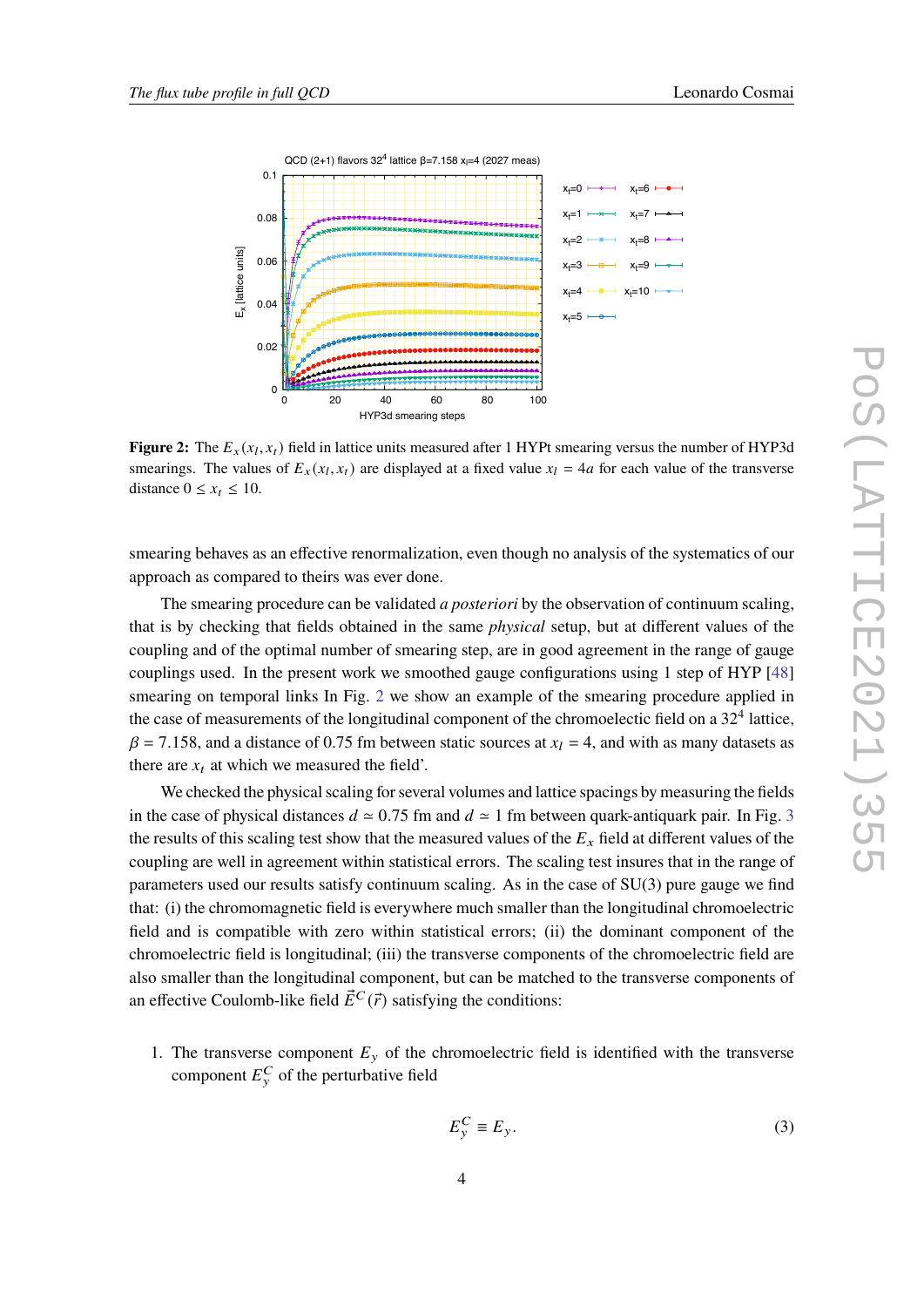<span id="page-4-0"></span>

**Figure 3:** The value of the  $E_x(x_l, x_t)$  field in physical units evaluated at midpoint of the line connecting the static quark-antiquark pair placed at the same distance physical distance  $d$  for several lattice volumes and several lattice distances: (a)  $d \approx 0.75$  fm; (b)  $d \approx 1$  fm.

2. The perturbative field  $\vec{E}^C$  is irrotational

<span id="page-4-1"></span>
$$
\nabla \times \vec{E}^C = 0. \tag{4}
$$

By imposing the condition of being irrotational, we are able to evaluate (for details see Ref. [\[37\]](#page-8-2)) the perturbative contribution  $E^C$  to the longitudinal chromoelectric field and to extract the nonperturbative confining longitudinal chromoelectric field:

$$
E_x^{\rm NP} = E_x - E_x^C. \tag{5}
$$

In Fig. [4](#page-5-0) is shown the 3-dimensional profile of the chromoelectric field  $E_x$  generated by a static quark-antiquark pair whose mutual distance is 0.74 fm. At fixed value of  $x_l$  along the line connecting the quark sources the value at transverse distance  $x_t$  has been evaluated. The perturbative contribution to  $E_x$  can be determined by means of the irrotational condition Eq. [\(4\)](#page-4-1) and, after subtraction from the full chromoelectric field, we get the nonperturbative confining field  $E_x^{\text{NP}}$ .

From the subtracted, nonperturbative part of the longitudinal chromoelectric field we can extract some relevant parameters of the flux tube at the midpoint, such as the root mean square width

$$
\sqrt{w^2} = \sqrt{\frac{\int d^2 x_t x_t^2 E_x(x_t)}{\int d^2 x_t E_x(x_t)}},
$$
\n(6)

and the square root of the string tension

$$
\sqrt{\sigma} = \sqrt{\int d^2 x_t \frac{(E_x^{\rm NP})^2(x_t)}{2}}.
$$
\n(7)

We stress that the nonperturbative field  $E_x^{NP}$  was determined by a model-independent procedure and, therefore, all the results obtained from it are model independent as well. In Fig. [5](#page-5-1) we present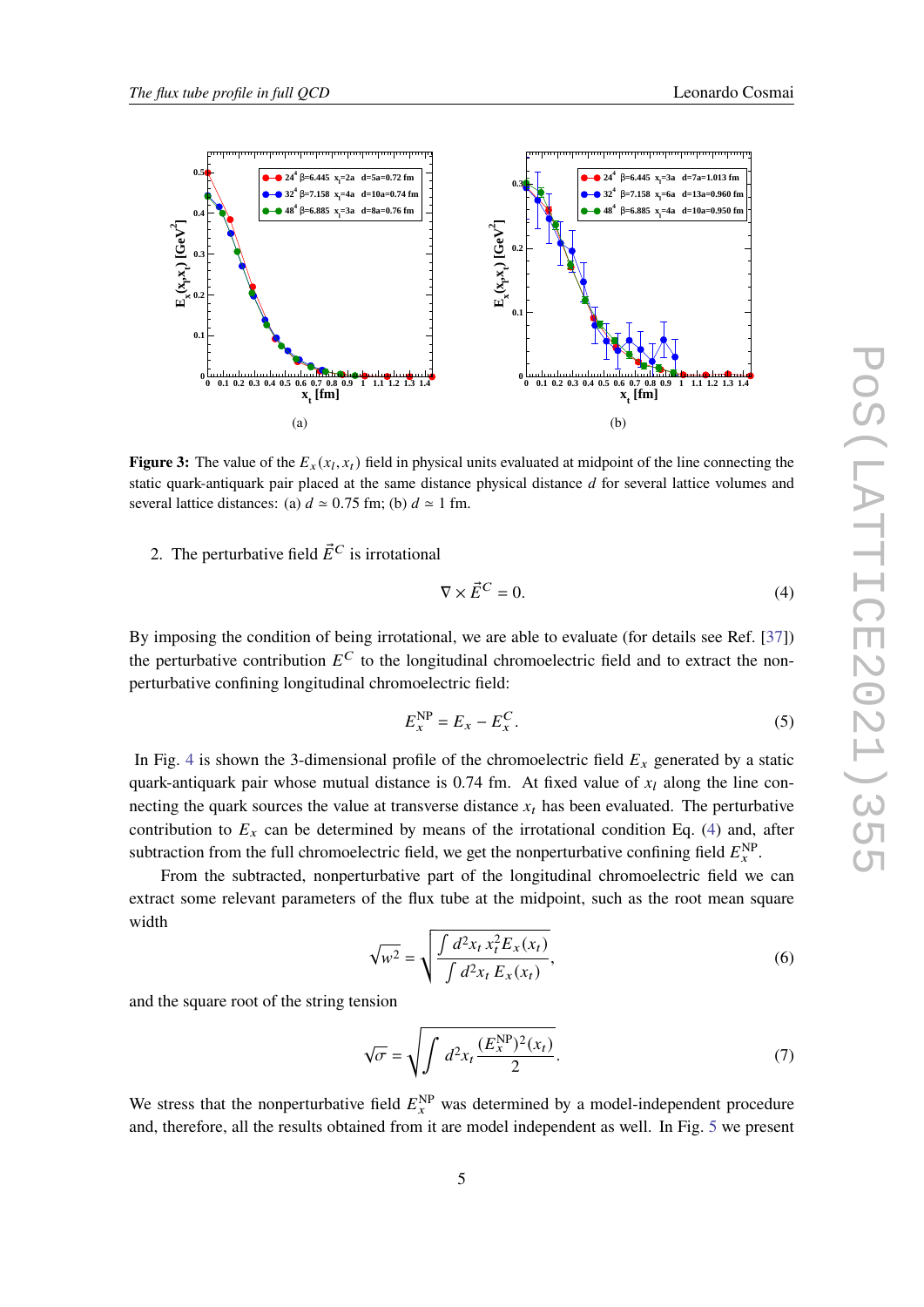<span id="page-5-0"></span>

**Figure 4:** Surface and contour plots for the longitudinal components of the full (a) and non-perturbative (b) chromoelectric field obtained by subtracting the perturbative contribution using the procedure based on the irrotational condition Eq. [\(4\)](#page-4-1) at  $\beta = 7.158$  and quark-antiquark pair at distance  $d = 10a = 0.75$  fm.

<span id="page-5-1"></span>

**Figure 5:** The square root of the string tension (a) and the root mean square width of the flux tube obtained in QCD with (2+1) HISQ flavors for several distances between the static quark-antiquark pair.

our results for the string tension and the width of the flux tube. This evaluation has been done for several values of the distance between the static quark-antiquark pair: results are quite independent from this distance. A systematic study for several distances between the quark sources is in progress.

## **Acknowledgements**

This work was based in part on the MILC Collaboration's public lattice gauge theory code (<http://physics.utah.edu/~detar/milc.html>). Simulations have been performed using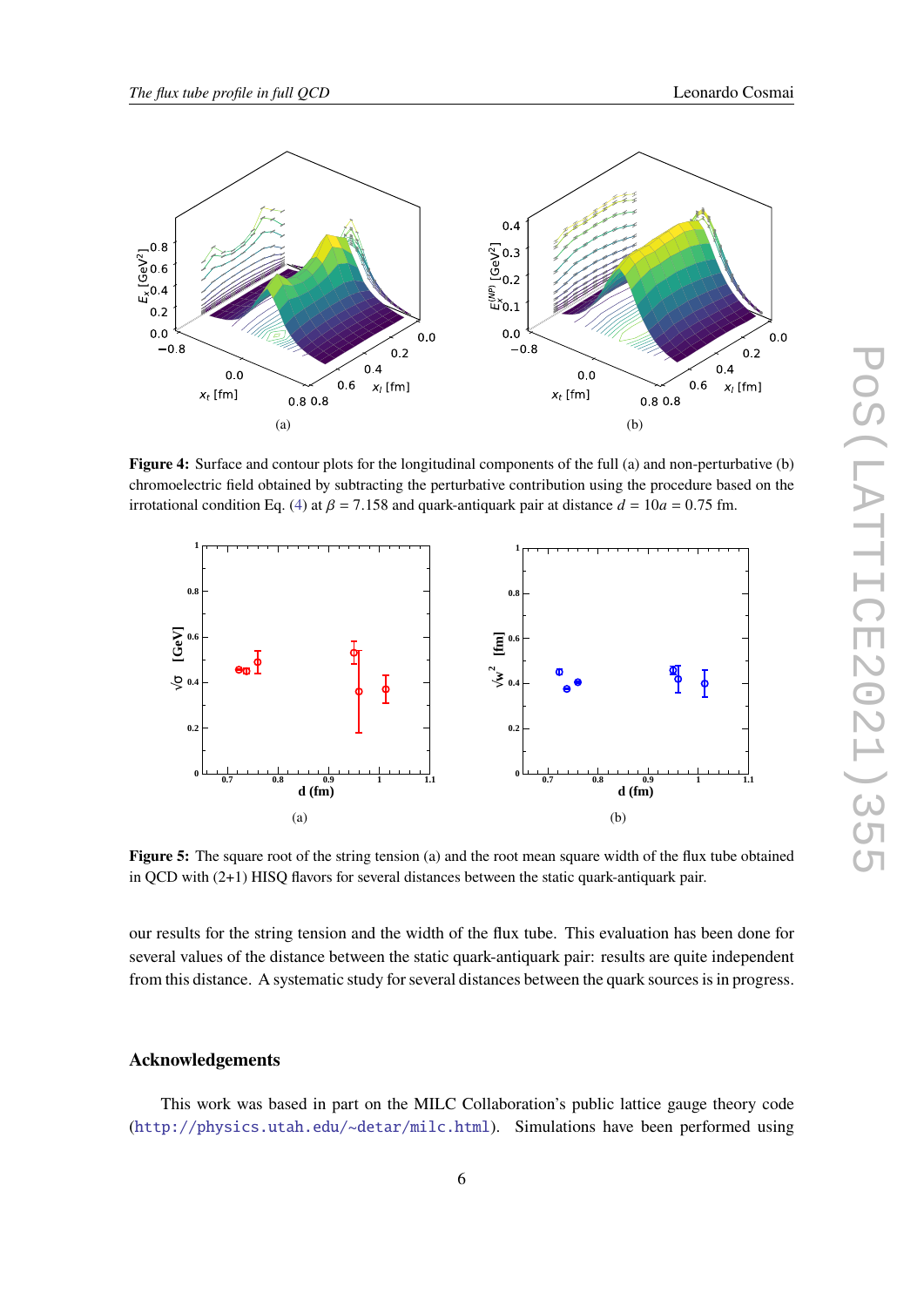computing facilities at CINECA (INF20\_npqcd project under CINECA-INFN agreement).

#### **References**

- <span id="page-6-0"></span>[1] J. Greensite, *An introduction to the confinement problem*, *[Lect. Notes Phys.](https://doi.org/10.1007/978-3-642-14382-3)* **821** (2011) 1.
- <span id="page-6-1"></span>[2] D. Diakonov, *Topology and confinement*, *[Nucl. Phys. Proc. Suppl.](https://doi.org/10.1016/j.nuclphysbps.2009.10.010)* **195** (2009) 5 [[0906.2456](https://arxiv.org/abs/0906.2456)].
- <span id="page-6-2"></span>[3] O. Philipsen and H. Wittig, *String breaking in nonAbelian gauge theories with fundamental matter fields*, *[Phys. Rev. Lett.](https://doi.org/10.1103/PhysRevLett.81.4056, 10.1103/PhysRevLett.83.2684)* **81** (1998) 4056 [[hep-lat/9807020](https://arxiv.org/abs/hep-lat/9807020)].
- [4] S. Kratochvila and P. de Forcrand, *String breaking with Wilson loops?*, *[Nucl. Phys. Proc.](https://doi.org/10.1016/S0920-5632(03)01660-8) Suppl.* **119** [\(2003\) 670](https://doi.org/10.1016/S0920-5632(03)01660-8) [[hep-lat/0209094](https://arxiv.org/abs/hep-lat/0209094)].
- [5] SESAM collaboration, *Observation of string breaking in QCD*, *[Phys. Rev.](https://doi.org/10.1103/PhysRevD.71.114513)* **D71** (2005) [114513](https://doi.org/10.1103/PhysRevD.71.114513) [[hep-lat/0505012](https://arxiv.org/abs/hep-lat/0505012)].
- [6] V. Koch, J. Bulava, B. Hörz, F. Knechtli, G. Moir, C. Morningstar et al., *Towards string breaking with 2+1 dynamical fermions using the stochastic LapH method*, *PoS* **LATTICE2015** (2016) 100 [[1511.04029](https://arxiv.org/abs/1511.04029)].
- [7] V. Koch, J. Bulava, B. Hörz, F. Knechtli, G. Moir, C. Morningstar et al., *String breaking with 2+1 dynamical fermions using the stochastic LapH method*, *PoS* **[LATTICE2018](https://doi.org/10.22323/1.334.0053)** (2018) 053 [[1811.09289](https://arxiv.org/abs/1811.09289)].
- <span id="page-6-3"></span>[8] F. Knechtli, *String breaking in*  $N_f = 2 + 1$  *QCD*, *PoS* **LATTICE2021** (2021) 234.
- <span id="page-6-4"></span>[9] M. Fukugita and T. Niuya, *Distribution of chromoelectric flux in SU(2) lattice gauge theory*, *[Phys. Lett.](https://doi.org/10.1016/0370-2693(83)90329-5)* **B132** (1983) 374.
- [10] J.E. Kiskis and K. Sparks, *Illustrated study of flux patterns in SU(2) lattice gauge theory*, *[Phys. Rev.](https://doi.org/10.1103/PhysRevD.30.1326)* **D30** (1984) 1326.
- [11] J.W. Flower and S.W. Otto, *The field distribution in SU(3) lattice gauge theory*, *[Phys. Lett.](https://doi.org/10.1016/0370-2693(85)91478-9)* **B160** [\(1985\) 128.](https://doi.org/10.1016/0370-2693(85)91478-9)
- [12] J. Wosiek and R.W. Haymaker, *On the space structure of confining strings*, *[Phys. Rev.](https://doi.org/10.1103/PhysRevD.36.3297)* **D36** [\(1987\) 3297.](https://doi.org/10.1103/PhysRevD.36.3297)
- <span id="page-6-5"></span>[13] A. Di Giacomo, M. Maggiore and S. Olejnik, *Evidence for flux tubes from cooled QCD configurations*, *[Phys. Lett.](https://doi.org/10.1016/0370-2693(90)90828-T)* **B236** (1990) 199.
- <span id="page-6-6"></span>[14] A. Di Giacomo, M. Maggiore and S. Olejnik, *Confinement and Chromoelectric Flux Tubes in Lattice QCD*, *[Nucl. Phys.](https://doi.org/10.1016/0550-3213(90)90567-W)* **B347** (1990) 441.
- [15] P. Cea and L. Cosmai, *Lattice investigation of dual superconductor mechanism of confinement*, *[Nucl. Phys. Proc. Suppl.](https://doi.org/10.1016/0920-5632(93)90276-C)* **30** (1993) 572.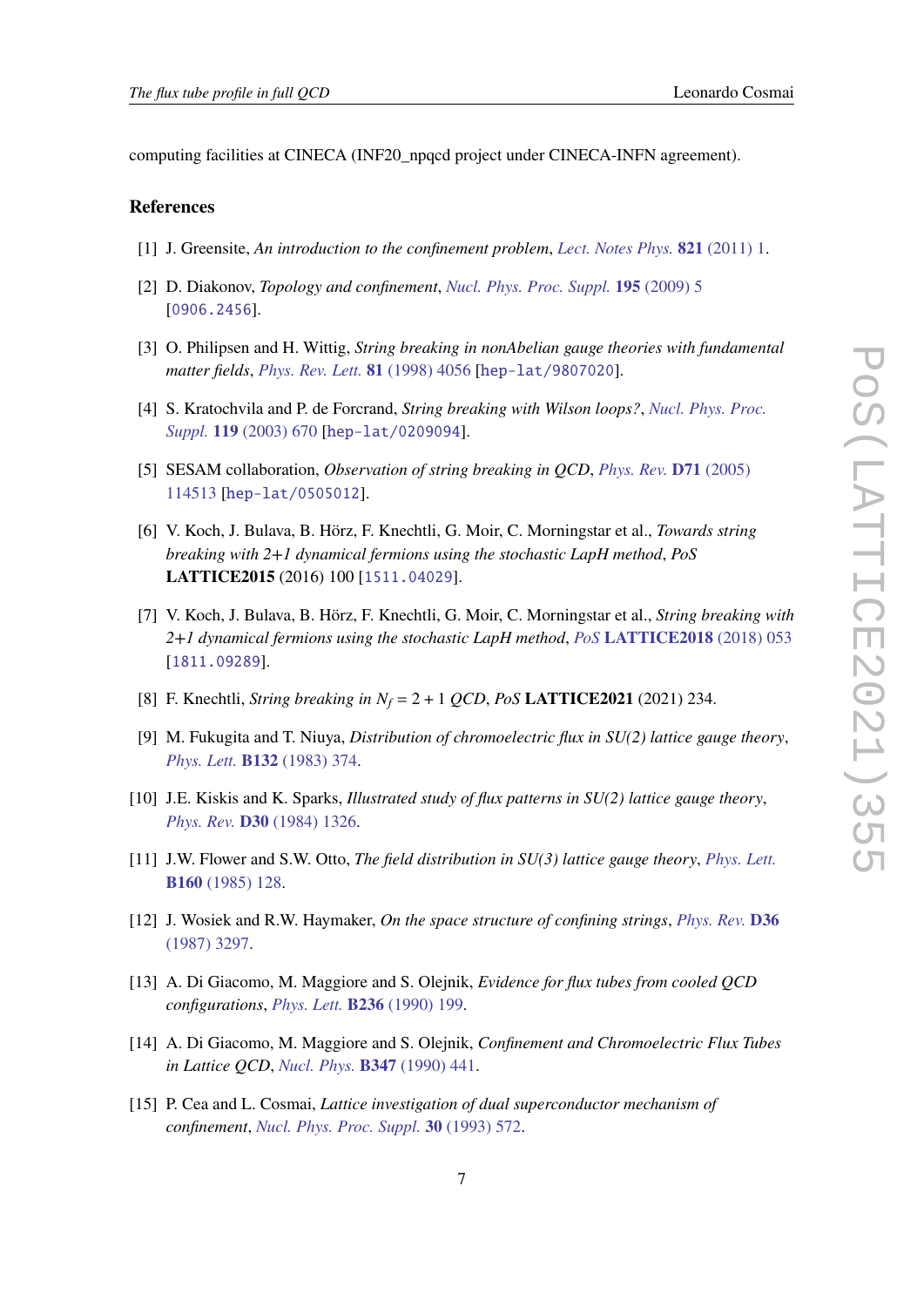- [16] Y. Matsubara, S. Ejiri and T. Suzuki, *The (dual) Meissner effect in SU(2) and SU(3) QCD*, *[Nucl. Phys. Proc. Suppl.](https://doi.org/10.1016/0920-5632(94)90337-9)* **34** (1994) 176 [[hep-lat/9311061](https://arxiv.org/abs/hep-lat/9311061)].
- [17] P. Cea and L. Cosmai, *Dual Meissner effect and string tension in SU(2) lattice gauge theory*, *[Phys. Lett.](https://doi.org/10.1016/0370-2693(95)00299-Z)* **B349** (1995) 343 [[hep-lat/9404017](https://arxiv.org/abs/hep-lat/9404017)].
- [18] P. Cea and L. Cosmai, *Dual superconductivity in the SU(2) pure gauge vacuum: A Lattice study*, *[Phys. Rev.](https://doi.org/10.1103/PhysRevD.52.5152)* **D52** (1995) 5152 [[hep-lat/9504008](https://arxiv.org/abs/hep-lat/9504008)].
- [19] G.S. Bali, K. Schilling and C. Schlichter, *Observing long color flux tubes in SU(2) lattice gauge theory*, *[Phys. Rev.](https://doi.org/10.1103/PhysRevD.51.5165)* **D51** (1995) 5165 [[hep-lat/9409005](https://arxiv.org/abs/hep-lat/9409005)].
- [20] A.M. Green, C. Michael and P.S. Spencer, *The Structure of flux tubes in SU(2)*, *[Phys. Rev.](https://doi.org/10.1103/PhysRevD.55.1216)* **D55** [\(1997\) 1216](https://doi.org/10.1103/PhysRevD.55.1216) [[hep-lat/9610011](https://arxiv.org/abs/hep-lat/9610011)].
- [21] P. Skala, M. Faber and M. Zach, *Magnetic monopoles and the dual London equation in SU(3) lattice gauge theory*, *[Nucl.Phys.](https://doi.org/10.1016/S0550-3213(97)00127-2)* **B494** (1997) 293 [[hep-lat/9603009](https://arxiv.org/abs/hep-lat/9603009)].
- [22] R.W. Haymaker and T. Matsuki, *Model independent approach to studies of the confining dual Abrikosov vortex in SU(2) lattice gauge theory*, *Phys. Rev.* **D75** [\(2007\) 014501](https://doi.org/10.1103/PhysRevD.75.014501) [[hep-lat/0505019](https://arxiv.org/abs/hep-lat/0505019)].
- [23] A. D'Alessandro, M. D'Elia and L. Tagliacozzo, *Dual superconductivity and vacuum properties in Yang-Mills theories*, *[Nucl.Phys.](https://doi.org/10.1016/j.nuclphysb.2007.03.037)* **B774** (2007) 168 [[hep-lat/0607014](https://arxiv.org/abs/hep-lat/0607014)].
- [24] M.S. Cardaci, P. Cea, L. Cosmai, R. Falcone and A. Papa, *Chromoelectric flux tubes in QCD*, *Phys.Rev.* **D83** [\(2011\) 014502](https://doi.org/10.1103/PhysRevD.83.014502) [[1011.5803](https://arxiv.org/abs/1011.5803)].
- [25] P. Cea, L. Cosmai and A. Papa, *Chromoelectric flux tubes and coherence length in QCD*, *Phys.Rev.* **D86** [\(2012\) 054501](https://doi.org/10.1103/PhysRevD.86.054501) [[1208.1362](https://arxiv.org/abs/1208.1362)].
- [26] P. Cea, L. Cosmai, F. Cuteri and A. Papa, *Flux tubes and coherence length in the SU(3) vacuum*, in *Proceedings, 31st International Symposium on Lattice Field Theory (Lattice 2013)*, vol. LATTICE2013, p. 468, 2013 [[1310.8423](https://arxiv.org/abs/1310.8423)].
- [27] P. Cea, L. Cosmai, F. Cuteri and A. Papa, *Flux tubes in the SU(3) vacuum: London penetration depth and coherence length*, *Phys. Rev.* **D89** [\(2014\) 094505](https://doi.org/10.1103/PhysRevD.89.094505) [[1404.1172](https://arxiv.org/abs/1404.1172)].
- [28] P. Cea, L. Cosmai, F. Cuteri and A. Papa, *London penetration depth and coherence length of SU(3) vacuum flux tubes*, *PoS* **LATTICE2014** (2014) 350 [[1410.4394](https://arxiv.org/abs/1410.4394)].
- [29] N. Cardoso, M. Cardoso and P. Bicudo, *Inside the SU(3) quark-antiquark QCD flux tube: screening versus quantum widening*, *Phys. Rev.* **D88** [\(2013\) 054504](https://doi.org/10.1103/PhysRevD.88.054504) [[1302.3633](https://arxiv.org/abs/1302.3633)].
- [30] M. Caselle, M. Panero, R. Pellegrini and D. Vadacchino, *A different kind of string*, *[JHEP](https://doi.org/10.1007/JHEP01(2015)105)* **01** [\(2015\) 105](https://doi.org/10.1007/JHEP01(2015)105) [[1406.5127](https://arxiv.org/abs/1406.5127)].
- <span id="page-7-0"></span>[31] P. Cea, L. Cosmai, F. Cuteri and A. Papa, *Flux tubes at finite temperature*, *[JHEP](https://doi.org/10.1007/JHEP06(2016)033)* **06** (2016) [033](https://doi.org/10.1007/JHEP06(2016)033) [[1511.01783](https://arxiv.org/abs/1511.01783)].